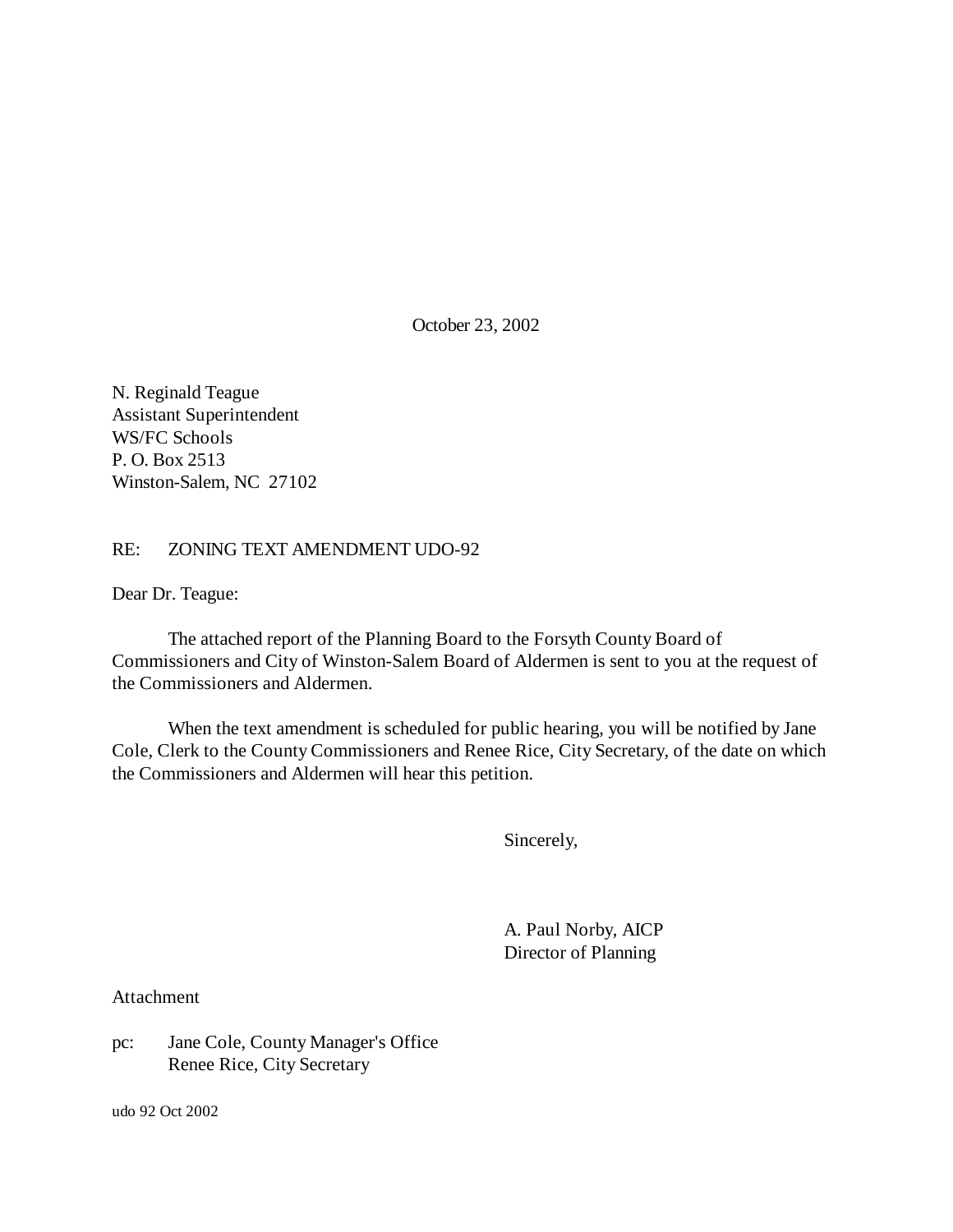| <b>SUBJECT:-</b>                                     |                                                                                                                                                                                                                               |
|------------------------------------------------------|-------------------------------------------------------------------------------------------------------------------------------------------------------------------------------------------------------------------------------|
| $(UDO-92)$                                           | Request for Public Hearing on Zoning Text Amendment proposed by the<br>Winston-Salem/Forsyth County School System to amend Section 3.3 of the<br>UDO to consolidate parking requirements for schools and associated stadiums. |
| <b>COUNTY MANAGER'S RECOMMENDATION OR COMMENTS:-</b> |                                                                                                                                                                                                                               |
|                                                      |                                                                                                                                                                                                                               |
|                                                      |                                                                                                                                                                                                                               |
| <b>SUMMARY OF INFORMATION:-</b>                      |                                                                                                                                                                                                                               |
|                                                      | Zoning Text Amendment proposed by the Winston-Salem/Forsyth County<br>School System to amend Section 3.3 of the UDO to consolidate parking<br>requirements for schools and associated stadiums. (UDO-92)                      |
|                                                      | After consideration, the Planning Board recommended approval of the zoning                                                                                                                                                    |
| text amendment.                                      |                                                                                                                                                                                                                               |
|                                                      |                                                                                                                                                                                                                               |
|                                                      |                                                                                                                                                                                                                               |
|                                                      |                                                                                                                                                                                                                               |
|                                                      |                                                                                                                                                                                                                               |
|                                                      |                                                                                                                                                                                                                               |
|                                                      |                                                                                                                                                                                                                               |
| $ATTACHMENTS: \quad X \, YES$ NO                     |                                                                                                                                                                                                                               |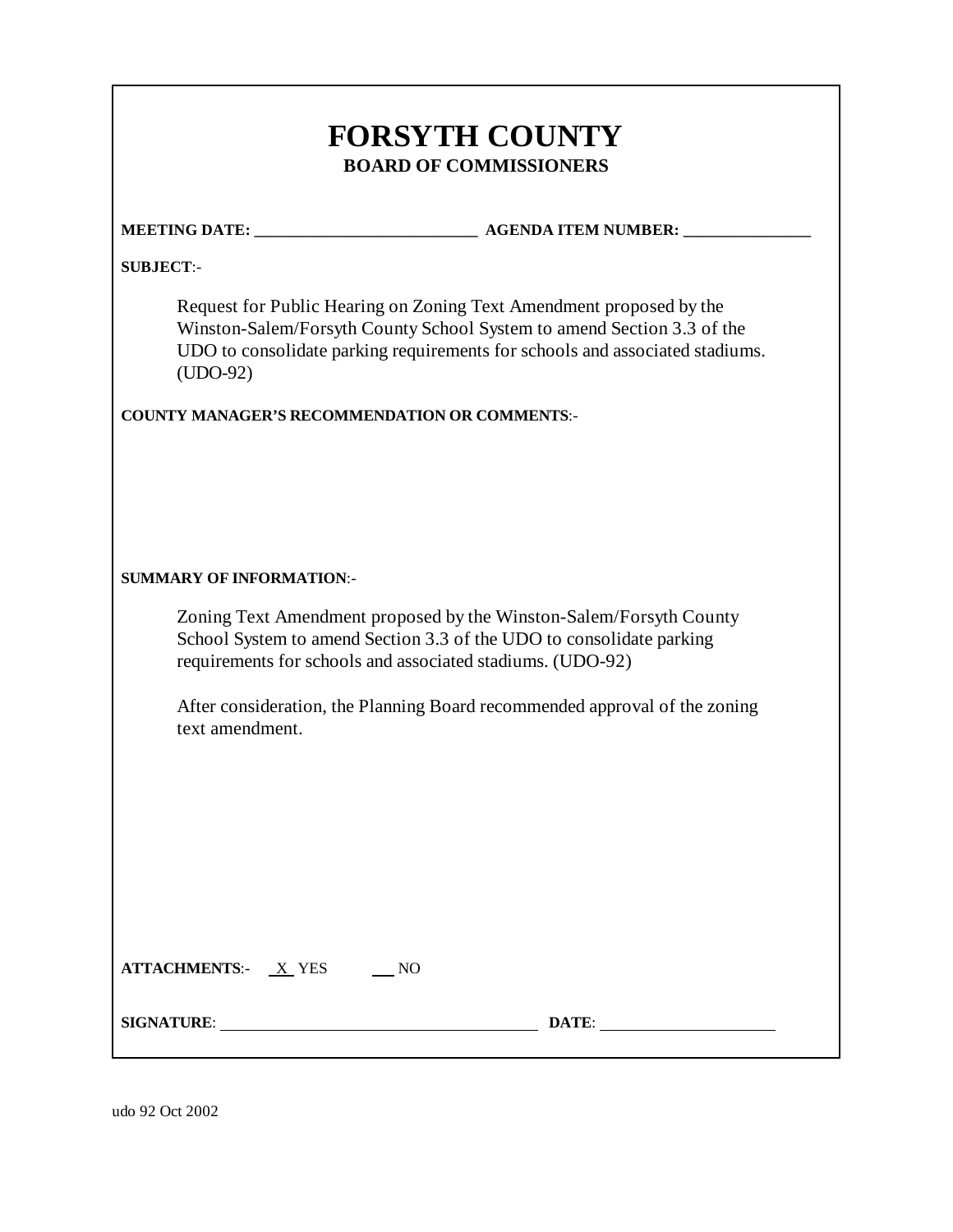# **ACTION REQUEST FORM**

**DATE**: October 23, 2002 **TO**: The Honorable Mayor and Board of Aldermen **FROM**: A. Paul Norby, AICP, Director of Planning

### **BOARD ACTION REQUEST**:

Request for Public Hearing on Zoning Text Amendment proposed by the Winston-Salem/Forsyth County School System to amend Section 3.3 of the UDO to consolidate parking requirements for schools and associated stadiums. (UDO-92)

# **SUMMARY OF INFORMATION**:

Zoning Text Amendment proposed by the Winston-Salem/Forsyth County School System to amend Section 3.3 of the UDO to consolidate parking requirements for schools and associated stadiums. (UDO-92)

# **PLANNING BOARD ACTION**:

**MOTION ON PETITION**: APPROVAL **FOR**: UNANIMOUS **AGAINST**: NONE **SITE PLAN ACTION**: NOT REQUIRED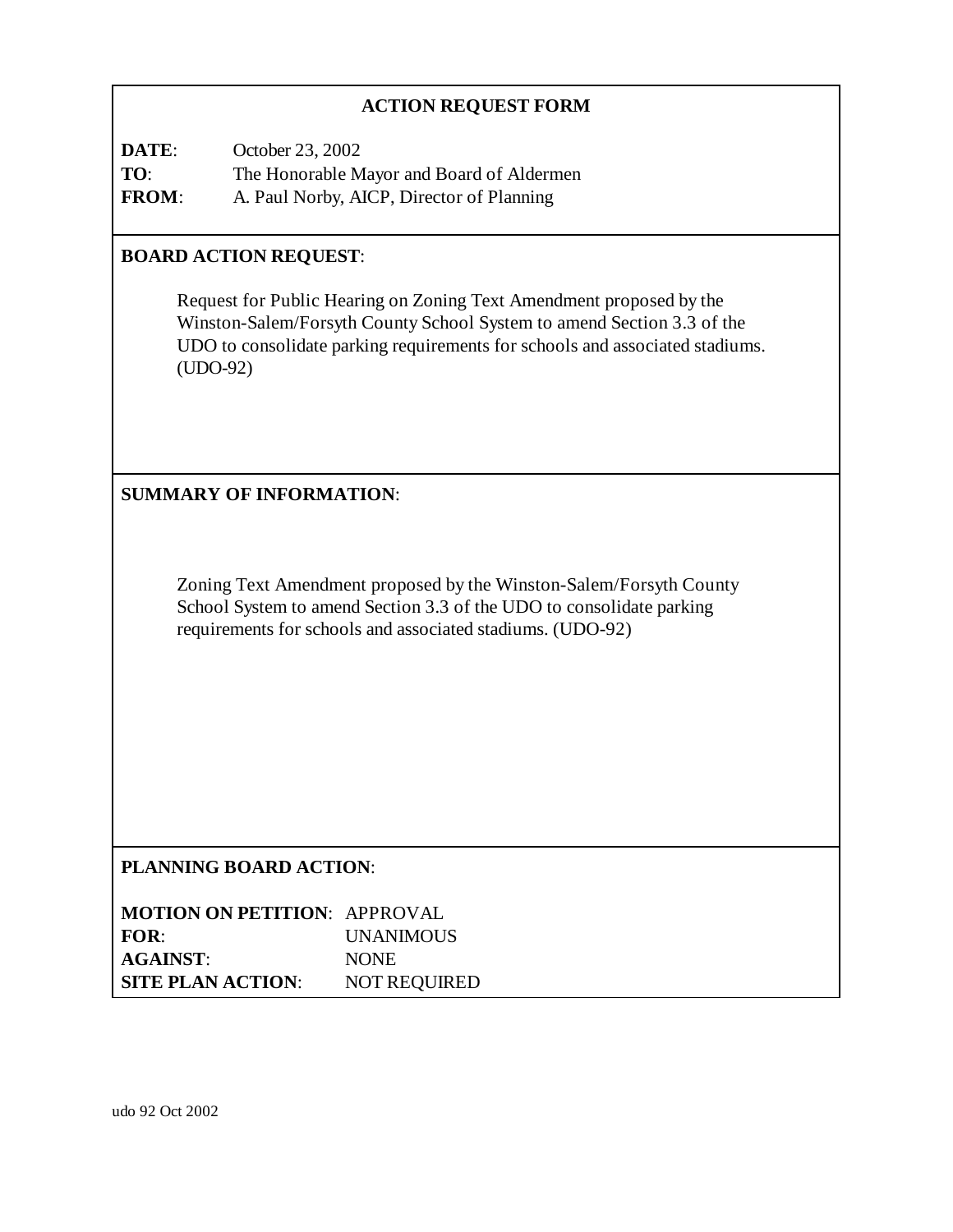### **STAFF REPORT**

**DOCKET #**: UDO-92 **STAFF**: Glenn Simmons

### **REQUEST**

Zoning Text Amendment proposed by the Winston-Salem/Forsyth County School System to amend Table 3.8 "Off-Street Parking Requirements" of the *Unified Development Ordinances* (UDO) to allow for shared parking for High Schools and school stadiums where stadiums are an accessory use.

# **BACKGROUND**

Under the UDO, Table 3.8 establishes off-street parking standards to insure that adequate offstreet parking is provided for various permitted uses. Currently the UDO requires a minimum of one space per five students plus one space for each faculty and staff member for high school facilities. Additionally one space per three seats is required for accessory stadiums. Recognizing that spectator athletic events will ordinarily occur during times when school is not in session, the school system has requested that the parking standards be revised to require only the **greater** of the two standards. The school system believes that shared parking areas are the most practical and cost-effective way to accommodate the parking needs of school and athletic facilities.

# **ANALYSIS**

Although Planning staff is mindful of the need to insure adequate parking, we also recognize the cost savings and environmental benefits of shared parking. Particularly with respect to the negative environmental consequences of large amounts of impervious surfaces, shared parking can offer substantial benefits to the community. Problems of urban flooding, stream erosion, urban heat islands, and the general loss of community character can all benefit from the reduction of paved surfaces. In this regard, Planning staff and the Inspections Division concur with the school system's proposed UDO amendment and support the text changes as submitted below.

#### **RECOMMENDATION**

Zoning Text Amendment: **APPROVAL**.

David Reed presented the staff report.

### **PUBLIC HEARING**

FOR: None

AGAINST: None

udo 92 Oct 2002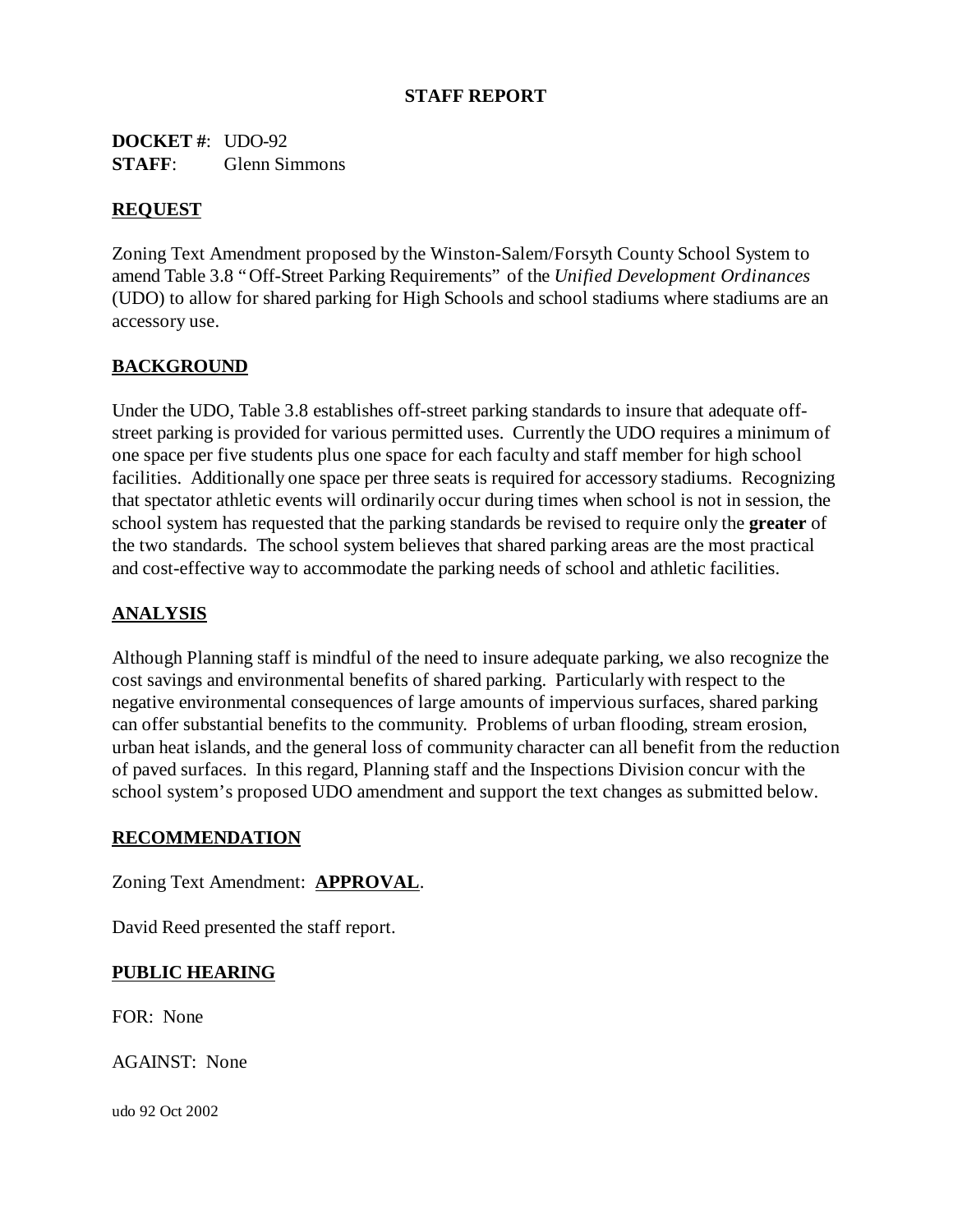#### **WORK SESSION**

During discussion by the Planning Board, the following points were made:

1. There was discussion over adding language which would allow the use of existing school parking which was adjacent to the subject site but not included in the site plan.

MOTION: Dara Folan moved approval of the zoning text amendment with the addition of language to read as follows: school stadium is an accessory use <u>or incorporated into the design</u> of a school whichever is greater.

SECOND: Philip Doyle VOTE: FOR: Avant, Clark, Doyle, Folan, King, Norwood AGAINST: None EXCUSED: None

A. Paul Norby, AICP Director of Planning

\_\_\_\_\_\_\_\_\_\_\_\_\_\_\_\_\_\_\_\_\_\_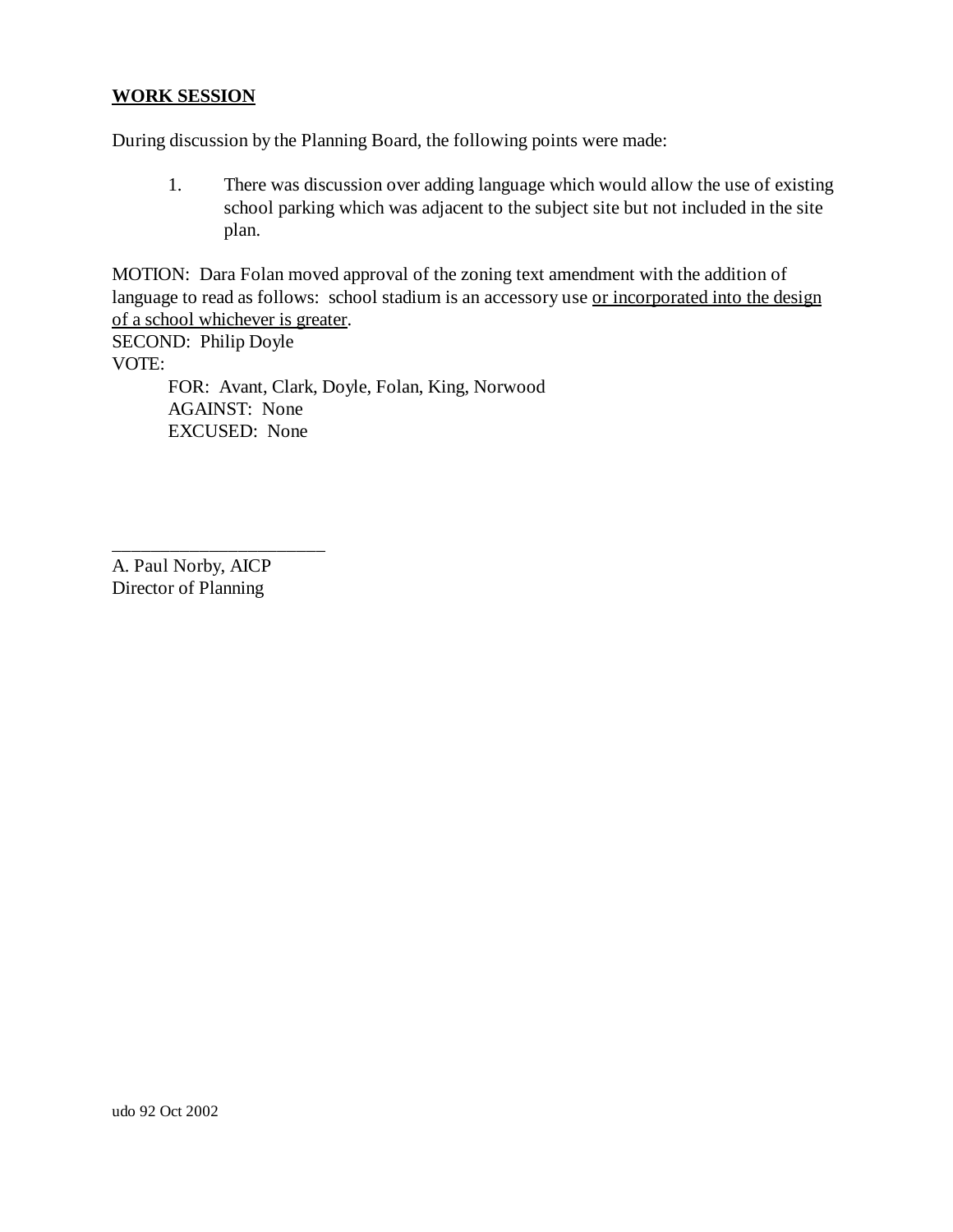Be it resolved, by the Board of Aldermen of the City of Winston-Salem, North Carolina that the *Unified Development Ordinances* (UDO) is hereby amended as follows:

Section 1. Chapter C, Section 3-3, Table 3.8 "OFF-STREET PARKING REQUIREMENTS located opposite the row "High" and Under the column "MINIMUM REQUIREMENTS: is hereby revised by deleting the following items indicated with a strikeout (as indicated here) and adding those items indicated with an underscore (as indicated here):

1 space per 5 students based on the design capacity plus 1 space for each faculty and staff person plus or 1 space per 3 seats where a school stadium is an accessory use or incorporated into the design of a school whichever is greater.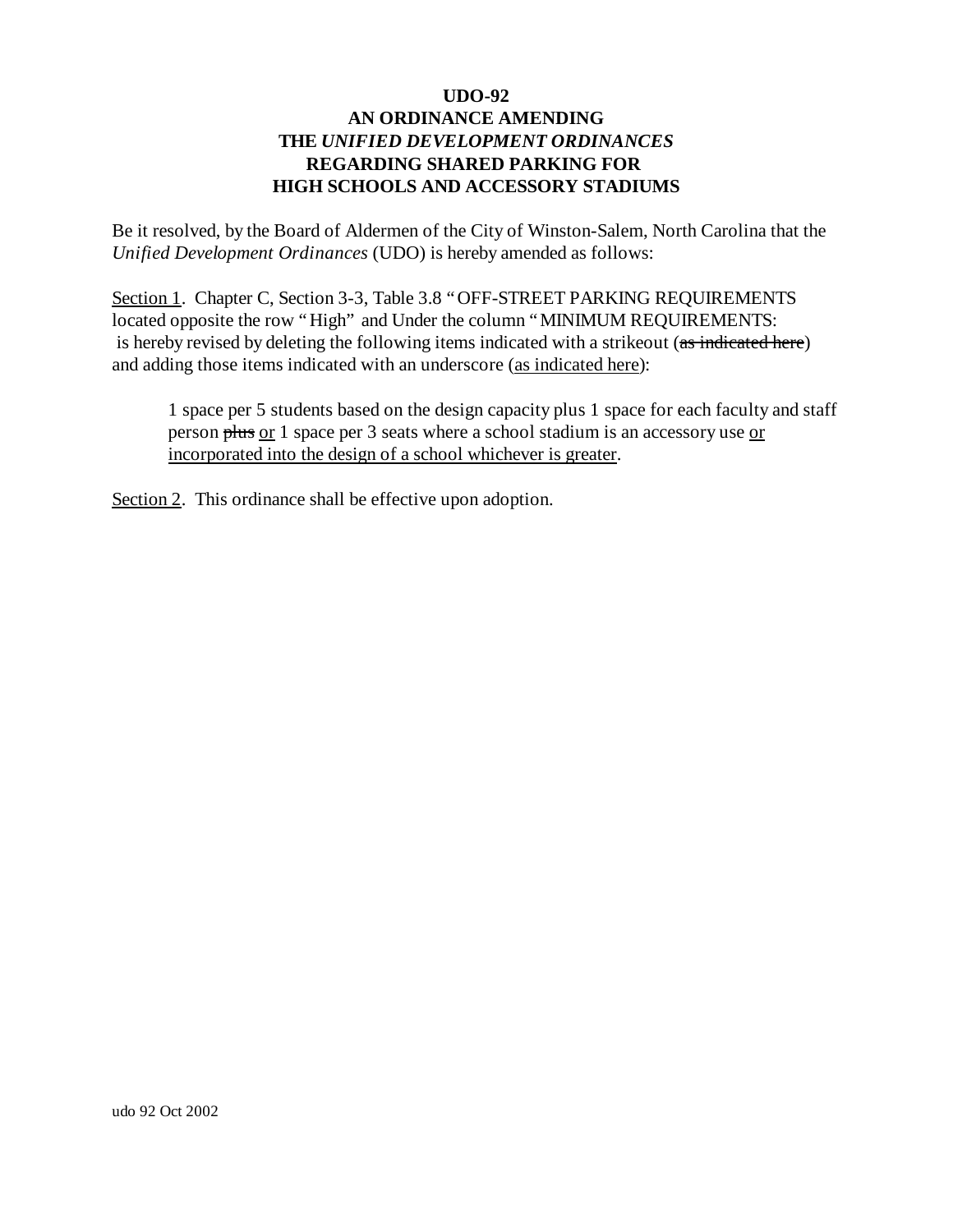Be it resolved, by the Board of Commissioners of Forsyth County, North Carolina that the *Unified Development Ordinances* (UDO) is hereby amended as follows:

Section 1. Chapter C, Section 3-3, Table 3.8 "OFF-STREET PARKING REQUIREMENTS located opposite the row "High" and Under the column "MINIMUM REQUIREMENTS: is hereby revised by deleting the following items indicated with a strikeout (as indicated here) and adding those items indicated with an underscore (as indicated here):

1 space per 5 students based on the design capacity plus 1 space for each faculty and staff person plus or 1 space per 3 seats where a school stadium is an accessory use or incorporated into the design of a school whichever is greater.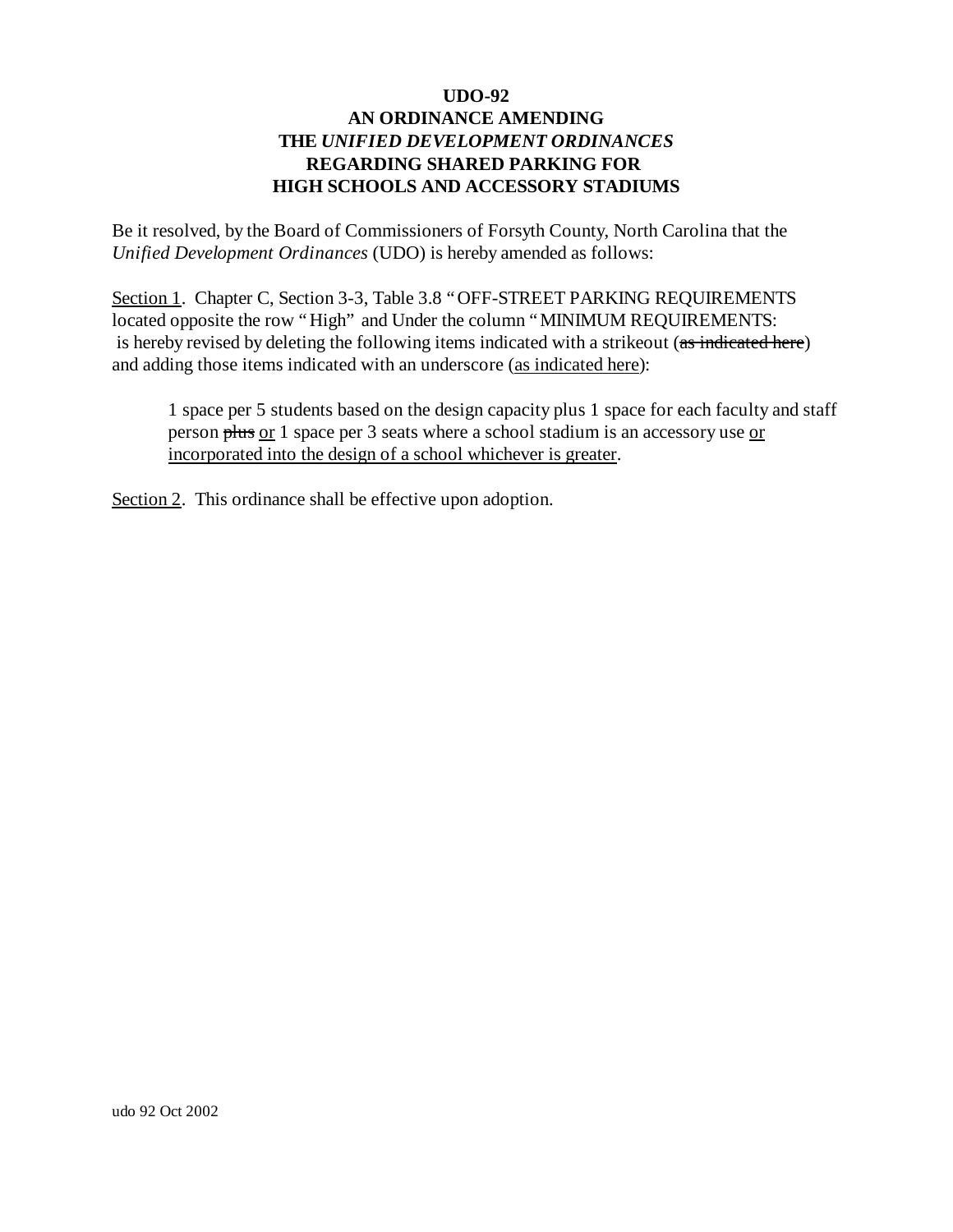Be it resolved, by the Board of Aldermen of the Town of Kernersville, North Carolina that the *Unified Development Ordinances* (UDO) is hereby amended as follows:

Section 1. Chapter C, Section 3-3, Table 3.8 "OFF-STREET PARKING REQUIREMENTS located opposite the row "High" and Under the column "MINIMUM REQUIREMENTS: is hereby revised by deleting the following items indicated with a strikeout (as indicated here) and adding those items indicated with an underscore (as indicated here):

1 space per 5 students based on the design capacity plus 1 space for each faculty and staff person plus or 1 space per 3 seats where a school stadium is an accessory use or incorporated into the design of a school whichever is greater.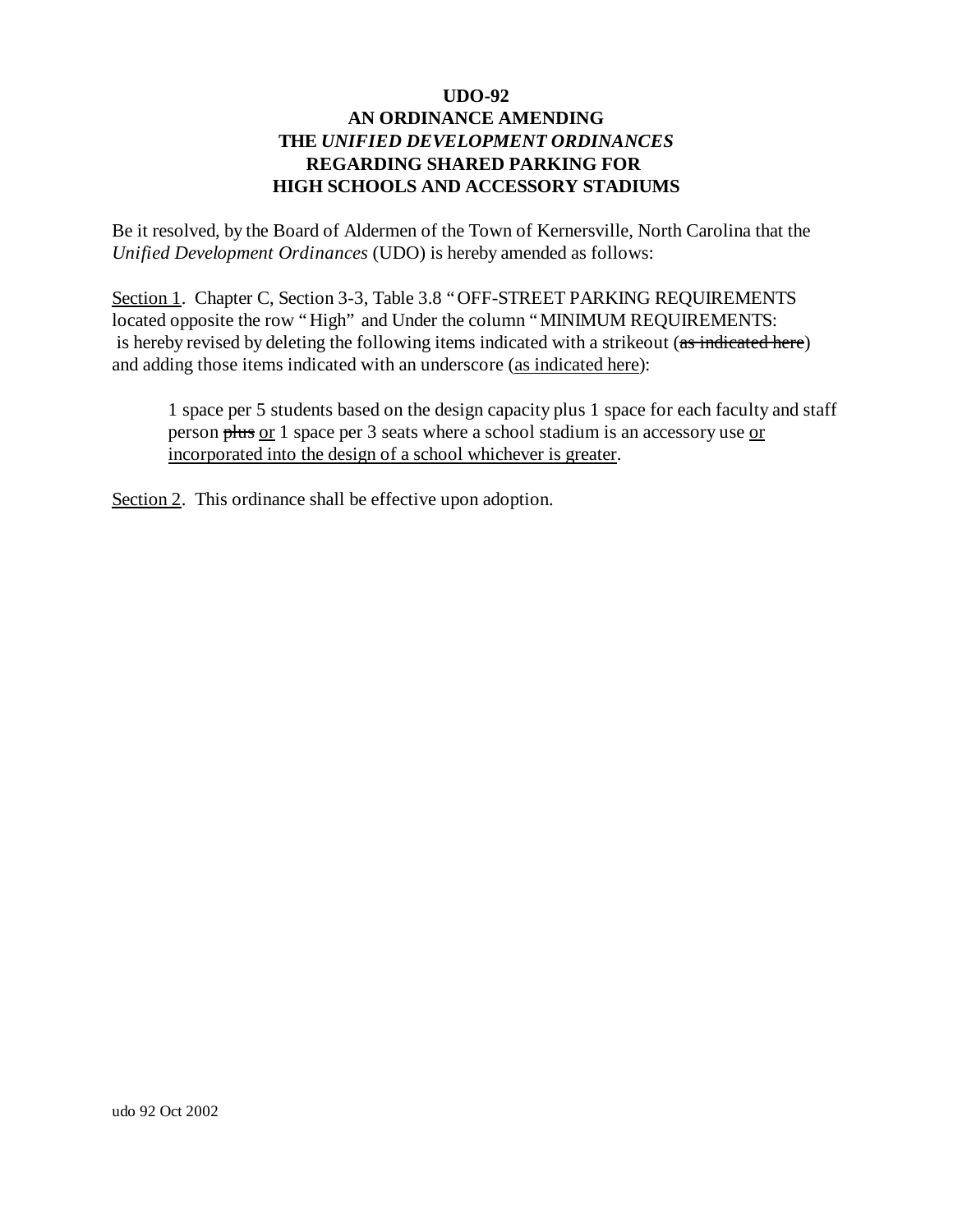Be it resolved, by the Village Council of the Village of Clemmons, North Carolina that the *Unified Development Ordinances* (UDO) is hereby amended as follows:

Section 1. Chapter C, Section 3-3, Table 3.8 "OFF-STREET PARKING REQUIREMENTS located opposite the row "High" and Under the column "MINIMUM REQUIREMENTS: is hereby revised by deleting the following items indicated with a strikeout (as indicated here) and adding those items indicated with an underscore (as indicated here):

1 space per 5 students based on the design capacity plus 1 space for each faculty and staff person plus or 1 space per 3 seats where a school stadium is an accessory use or incorporated into the design of a school whichever is greater.